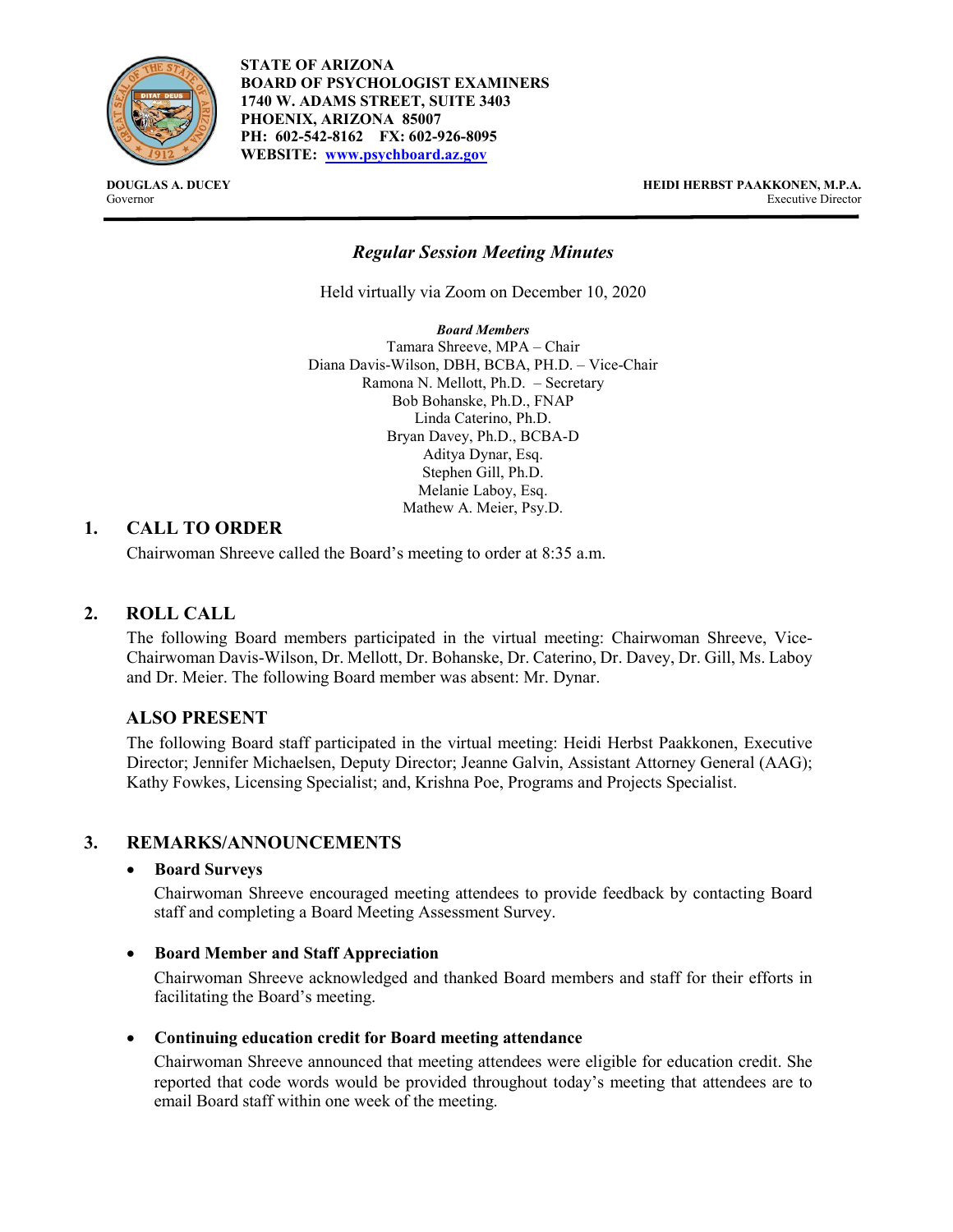# • **Recognition of Ramona Mellott, Ph.D., ASPPB Fellow**

Executive Director Herbst Paakkonen reported that the Board voted to nominate Dr. Mellott for the most prestigious award from the ASPPB. At ASPPB's annual meeting this past October, Dr. Mellott was one of two award recipients to be named as a fellow. Dr. Mellott is the second individual from Arizona that was named as such, and she shares this distinction with Dr. Bohanske.

Chairwoman Shreeve stated that she has tremendous respect for Dr. Mellott's expertise and experience. She stated that Dr. Mellott is a subject matter expert on a multitude of topics, and has vast and broad knowledge of the educational and training requirements that are essential to prepare individuals for the practice of psychology. Dr. Mellott has led the Board in its efforts to continually update through administrative rule revisions of requirements for licensure as a psychologist, due in large part, to her engagement with and her leadership roles within ASPPB. Chairwoman Shreeve thanked Dr. Mellott for her mentorship.

Dr. Mellott recognized that she has served on the Board for fifteen years, she thanked Chairwoman Shreeve for her kind comments, and thanked the Board members for their hard work. Dr. Mellott stated that serving on the Board for the past fifteen years has been very meaningful to help future psychologists as well as current psychologists while ensuring protection of the public. Dr. Mellott also thanked Dr. Bohanske for making the initial nomination.

Dr. Bohanske stated that Arizona could not have a better representative than Dr. Mellott, recognized her experience in counseling and school psychology, and stated that he is thrilled to have served on this Board with her for so many years. Dr. Bohanske further recognized that Dr. Mellott directs one of the largest training programs in Arizona along with her school and psychology programs. Dr. Caterino thanked Dr. Mellott for her mentorship and stated that she looks up to Dr. Mellott as a representative of school psychology and academics in the State of Arizona. Dr. Davey thanked Dr. Mellott on behalf of the Behavioral Analysts on the Board for all of her assistance over the years, recognized her for treating all colleagues with the utmost respect and listening to concerns, taking then to heart, and always moving in a positive direction. Dr. Meier thanked Dr. Mellott for her guidance and her mentorship. Vice-Chairwoman Davis-Wilson thanked Dr. Mellott for her guidance and mentorship over the years, recognized her vast knowledge in education and training requirements for the practice of psychology, and pointed out that Dr. Mellott oversees Northern Arizona University's Behavioral Analyst program as well. She stated that Dr. Mellott's knowledge regarding Behavior Analysts credentialing, education and training is equally as vast as psychology, and commended her for balancing the two. Dr. Gill congratulated Dr. Mellott, and stated he has appreciated her assistance and feedback.

Executive Director Herbst Paakkonen reported that Dr. Bohanske also received an award from ASPPB recognizing his unique and pioneering efforts to launch the interjurisdictional compact for psychology, and because of Dr. Bohanske's efforts to secure Arizona as the first state to adopt the compact, other states have followed. Without that leadership and groundbreaking effort, the interstate compact would not exist as it does today. The aware also recognized Dr. Bohanske for being an instrumental voice and power behind Arizona, making it the first state to enact the interstate compact and for serving as the first Commissioner. Chairwoman Shreeve congratulated Dr. Bohanske and Dr. Mellott, and stated that both awards were very well deserved.

### **4. CALL TO THE PUBLIC**

Jesse Haggard addressed the Board during the Call to the Public regarding the pending matters relating to Dr. DenBoer, who he alleged harmed thousands of individuals with his license to practice psychology. He stated that he provided the Board with thousands of pages of documents that he believed demonstrated indisputable evidence that Dr. DenBoer has committed thousands of instances of copyright fraud, insurance fraud, and scientific misconduct for personal gain, and that Dr. DenBoer used his license in an unethical, unrespectable,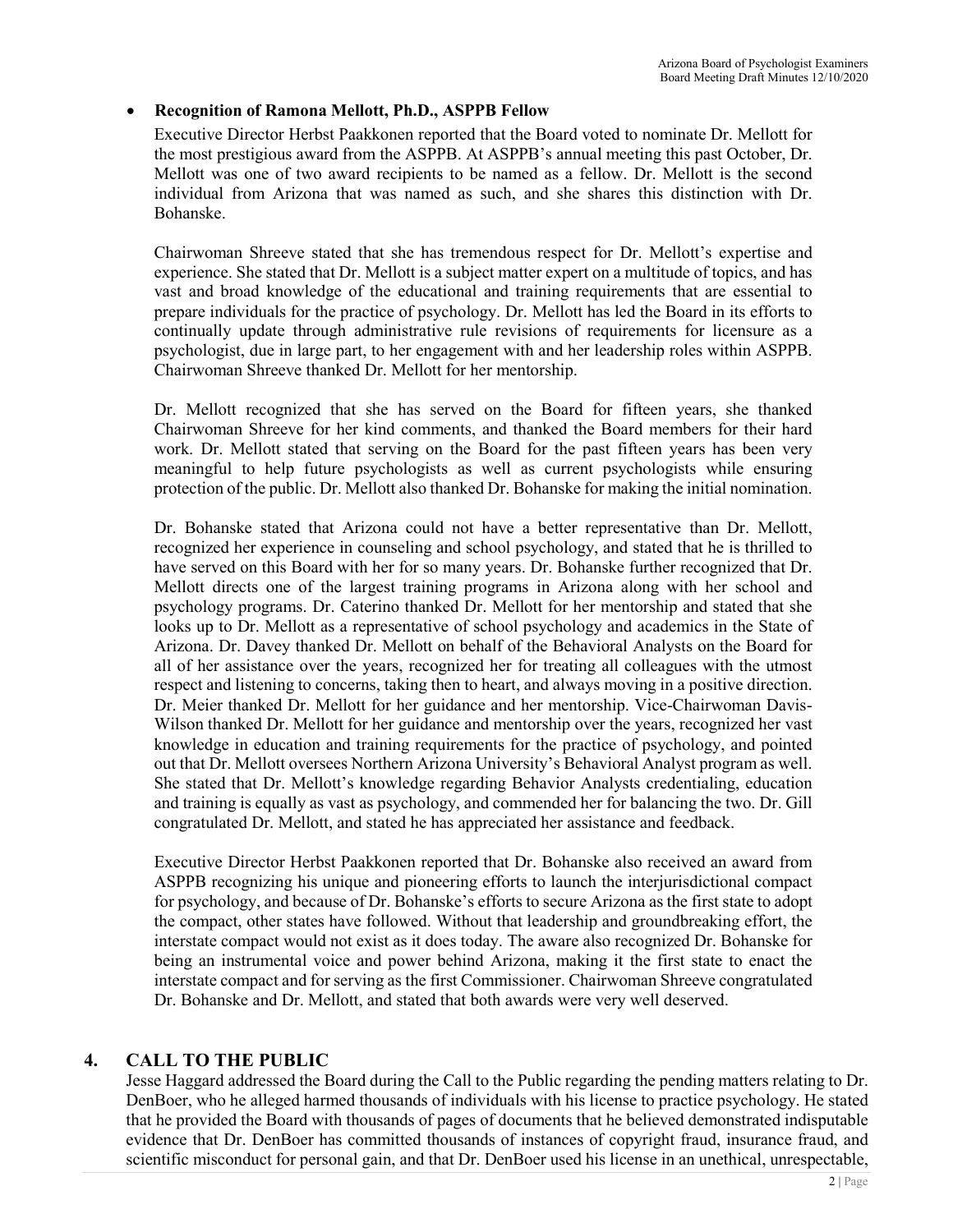and inappropriate manner. He urged the Board to revoke Dr. DenBoer's license to ensure that he does not practice psychology in the future in any jurisdiction.

# **5. COUNSEL UPDATE**

AAG Galvin updated the Board regarding the comlaint involving Dr. Shanna Sadeh, and reported that Dr. Sadeh's counsel has filed a motion seeking permission from the Court to introduce additional evidence and the State has filed a response to such. AAG Galvin stated she anticipated the Court to deny the motion and the next step in the process is to proceed to briefing the merits of the case. AAG Galvin stated that she would keep the Board apprised of any new developments.

Ms. Laboy joined the virtual meeting around 8:55 a.m.

# **6. CONSENT AGENDA - DISCUSSION, CONSIDERATION, AND POSSIBLE ACTION**

**MOTION: Dr. Bohanske moved for the Board to approve the items as listed under the Consent Agenda. SECOND: Dr. Meier**

**VOTE: The following Board members voted in favor of the motion: Chairwoman Shreeve, Vice-Chairwoman Davis-Wilson, Dr. Mellott, Dr. Bohanske, Dr. Caterino, Dr. Davey, Dr. Gill, Ms. Laboy and Dr. Meier. The following Board member was absent: Mr. Dynar. VOTE: 9-yay, 0-nay, 0-abstain, 0-recuse, 1-absent. MOTION PASSED.** 

### **A. APPROVAL OF MINUTES**

• November 6, 2020 Regular Session Minutes

# **B. EXECUTIVE DIRECTOR'S REPORT**

# **C. DISCUSSION/DECISION REGARDING PSYCHOLOGIST APPLICATIONS**

### **Requesting Approval to Sit for Examination (EPPP) Only**

**1)** Gavin Baker, Psy.D.

### **Requesting Approval to Sit for Examination (EPPP) & Licensure**

- **1)** Chelsea Lynn Matteson, Psy.D.
- **2)** Samara M. Cerven, Psy.D.

### **Requesting Approval for Licensure by Waiver**

- **1)** Evan Lockary, Psy.D.
- **2)** Jody Pennington di Cosola, Psy.D.
- **3)** Zara Raskin, Psy.D.

### **Requesting Approval for Licensure by Universal Recognition**

- **1)** Ursula S. Myers, Ph.D.
- **2)** Steve M. Jenkins, Ph.D.

# **D. DISCUSSION/DECISION REGARDING BEHAVIOR ANALYST APPLICATIONS**

- **1)** Brandon Greenberg, M.S.
- **2)** Chauntae Gold, M.Ed.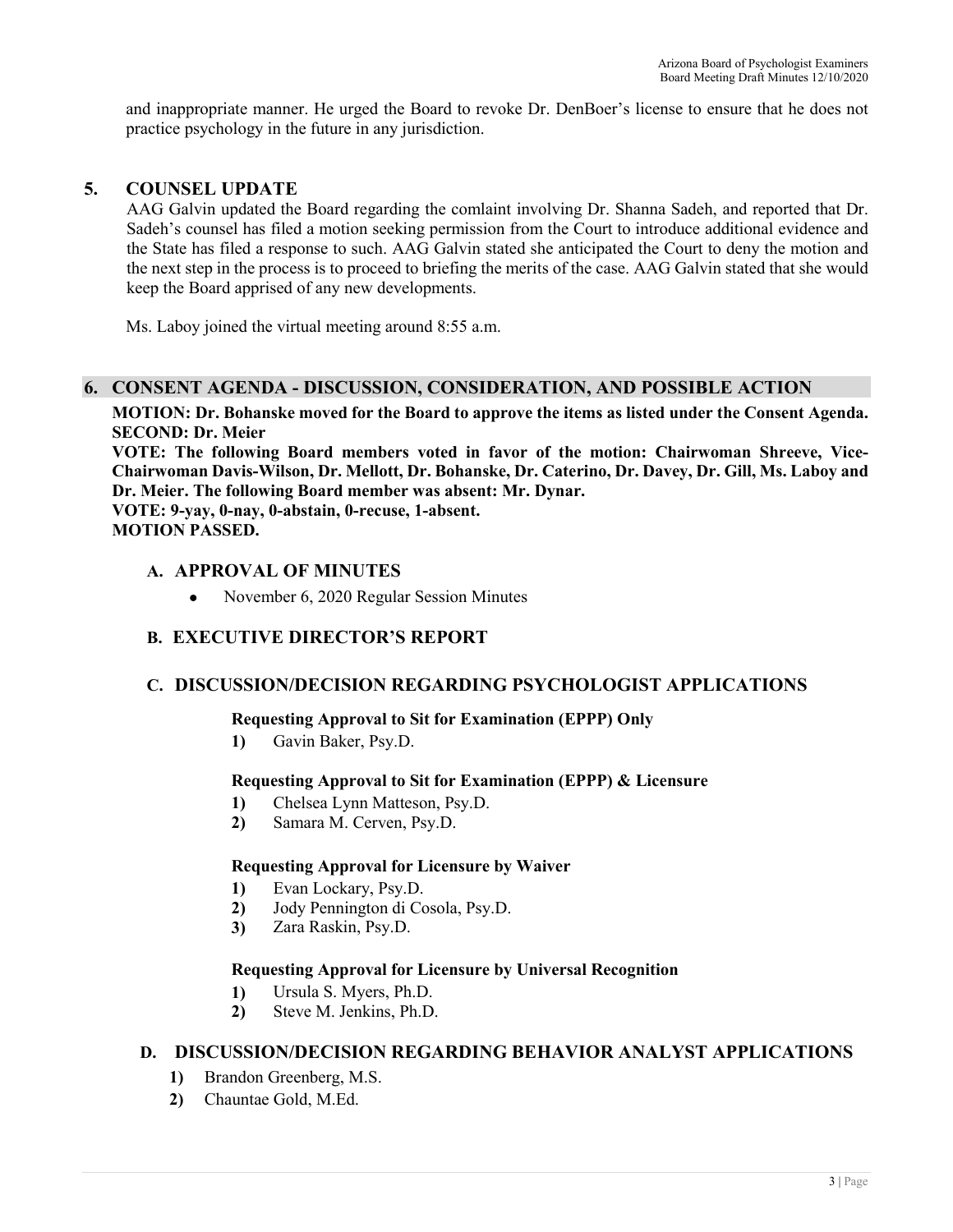# **E. DISCUSSION/DECISION REGARDING POSTDOCTORAL TRAINING PLAN MODIFICATION REQUEST FROM HEATHER DEGROTE, PSY.D., TEMPORARY LICENSE HOLDER PSY-T-000029**

#### **TIMED ITEM – 8:30 a.m.**

# **7. DISCUSSION, CONSIDERATION, AND POSSIBLE ACTION RELATING TO INITIAL CASE REVIEW OF THE FOLLOWING COMPLAINTS**

This item was considered around 9:01 a.m.

### **a) Complaint No. 21-03 Robert Mastikian, Psy.D.**

Dr. Mastikian and Attorney Natalya Ter-Grigoryan participated in the virtual meeting during the Board's consideration of this matter. Complainant KP also participated in the virtual meeting.

Dr. Meier reported that he has reviewed and used Dr. Mastikian's reports in his position at disability determination services, but that it would not affect his ability to adjudicate the case. Dr. Mastikian stated that he had no concerns in proceeding with Dr. Meier's participation in this matter.

Dr. Meier summarized that the Board received a complaint from KP regarding a report authored by Dr. Mastikian that was provided to KP's ex-husband while involved in contentious family court proceedings. KP and her ex-husband divorced in 2017. On May 6, 2019, Dr. Mastikian conducted a consultation with KP's ex-husband and generated a consultation summary report that was submitted to the Court on May 13, 2019. Dr. Mastikian made statements in the consultation report that indicated there appeared to be enough evidence to conclude that KP may have underlying conditions that have contributed to a variety of psychological problems and behaviors which could be signs of specific mental health disorders, and it was strongly recommended that KP complete a more comprehensive psychological evaluation to assess for several mental disorders. KP alleged that Dr. Mastikian's recommendations were solely based on false information provided by the ex-husband, that he never met with KP, and that the consultation summary contained false information.

Dr. Meier further summarized that in his response to the allegations and investigation, Dr. Mastikian asked that the case be dismissed as it is similar to a previous complaint that was dismissed in October 2019, and he believed the complaint did not represent an instance of unethical or unprofessional conduct. Dr. Mastikian reported that he did not diagnose KP, noted in his consultation summary that it was not to be used as a diagnostic tool and disclosed that the ex-husband was the source of the information. Dr. Mastikian also reported that he voluntarily revised the May 6, 2019 consultation summary after receiving feedback at the October Complaint Screening Committee, and that he stopped providing these services. In November of 2020, the Complaint Screening Committee ("CSC") considered this matter and it was determined that there may be a possible violation of A.R.S. § 32- 2061(16)(dd) as it pertains to 9.01 of the ethics code.

KP informed the Board that Dr. Mastikian's original consultation summary report was admitted into Court during an evidentiary hearing held on May 13, 2019 and was also provided to other practitioners regarding their case. KP reported that opposing counsel used the original report to recommend an independent psychological examination. KP stated that if Dr. Mastikian was concerned about the safety of the children, he should have considered who he needed to protect the children against rather than believing everything the father reported. KP reported that there were three DCS complaints against the father from the child's providers, including his therapist. In response to Chairwoman Shreeve's questions, KP confirmed that she had never met with Dr. Mastikian or spoke with him, and she reported that due to his consultation summary, she proceeded to undergo a psychological examination. In response to Dr. Bohanske's questions, KP reported that she believed Dr. Mastikian's report led to her need to undergo the recommended independent evaluation.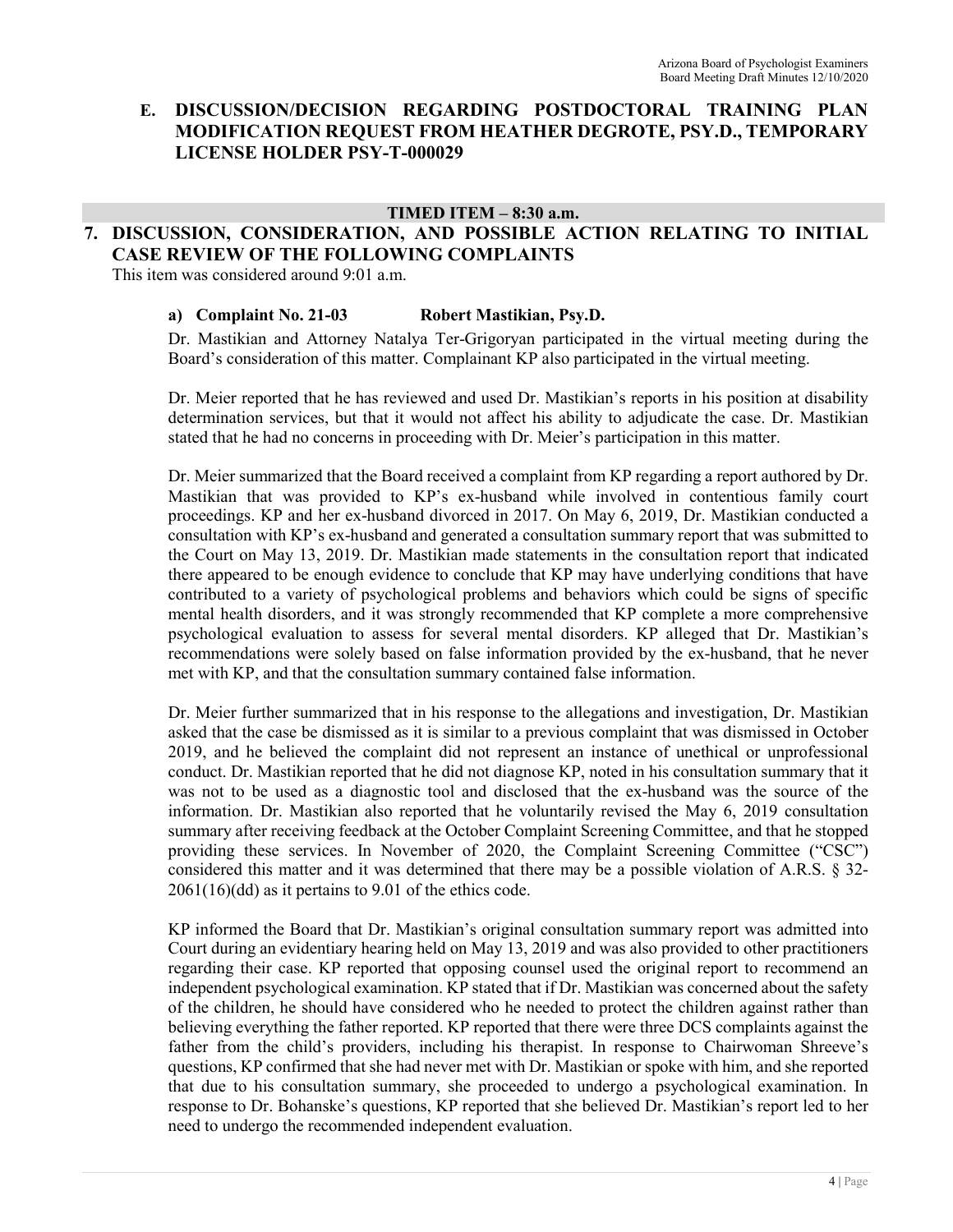Ms. Ter-Grigoryan stated that Dr. Mastikian's consultation summaries were issued in accordance with the APA code of conduct, included language explicitly indicating that it was not to be used as a diagnostic tool, did not contain diagnoses, and also identified the limits as well as scope and source of the information relied upon in reaching the qualified conclusions and opinions. She stated that Dr. Mastikian's focus when conducting the consultation summary was specific to the fact that one of the children had been diagnosed with a genetic disorder and had special needs and whether or not mother suffered from any mental health conditions or exhibited any behavior that may be consistent with mental health conditions that interfered or undermined her ability to care for the child. Ms. Ter-Grigoryan asked that the case be dismissed given the fact that even prior to revisions, there was sufficient language within the May 2019 summary that fell within the scope of exceptions contained in the code of ethics, and coupled with the fact that KP voluntarily agreed to further evaluation.

Dr. Meier stated that his concerns are related to the fact that the initial report was provided and appeared insufficient, but was entered into evidence at an evidentiary hearing with possible ramifications. He stated that he was also concerned with the licensee's statement in the initial summary indicting that the primary source of information was the ex-husband, leaving it open to suggest that information may have been obtained elsewhere as well. Dr. Mastikian explained that in hindsight, the report should have stated that the information was solely provided by the father. Dr. Mastikian reiterated that he voluntarily revised the report after receiving feedback from the CSC in October 2019. Dr. Meier noted that despite documenting that the report was not to be used as a definitive diagnostic tool, Dr. Mastikian indicated in the report that it was to serve as a screening tool to assess for possible severe mental health conditions. Dr. Mastikian clarified that the purpose of the consultation was to address the father's severe concerns about the mother that he believed were negatively impacting his special needs child's growth and safety. Dr. Mastikian also clarified that he requested records from the father's attorney on numerous occasions and never received anything, and that he never reached out to KP for an interview.

Dr. Caterino questioned the licensee as to how the father came into contact with him and whether or not he also looked at the father with respect to the children's safety. Dr. Mastikian explained that the father's attorney referred him for consultation as he had done with other clients in the past, and that he did not see any signs that caused him to have any safety concerns relating to the father. Chairwoman Shreeve stated her concerns regarding the one-sided assessment given the contentious custody situation, and the licensee judging an individual's mental health when he had not met or spoke to that individual. Dr. Gill stated his concerns of the use of diagnostic impressions within the consultation summary. Dr. Mellott questioned the purpose of the consultation summary, noting that the title of psychologist is a respected by courts to add credibility to what the father was reporting. Dr. Mastikian reiterated that he revised the reports, and that the purpose of the consultation was to provide guidance as to whether there were actual concerns that would warrant filling a motion for KP to complete a more comprehensive evaluation.

During its deliberation discussions, the Board recognized Dr. Mastikian's responsiveness in revising the reports based on the Board's articulated concerns in the prior case. Dr. Meier stated that in this particular case, KP filed a complaint alleging that she was negatively affected by the licensee's initial report. The Board noted that the CSC recommended issuance of a non-disciplinary Letter of Concern for the initial consultation summary report that may have had an impact in the Court's proceedings. Dr. Bohanske recognized Dr. Mastikian's incredible responsiveness in terms of revising his reports. He stated that psychologists have a sacred trust to say and do the right things, to protect and guide families in supporting the children, and that he believed that was the licensee's intention in this matter. Dr. Bohanske agreed with the recommendation to issue a Letter of Concern to resolve this case. Chairwoman Shreeve reiterated her concerns regarding the one-sided consultation, as well as the use of diagnostic impressions within the report summary. Dr. Gill stated his concerns regarding the use of diagnostic language within the initial report and potential for the Court to misconstrue the information. Dr. Gill spoke in support of the recommendation for a Letter of Concern. Dr. Mellott suggested adding a non-disciplinary CE Order requiring the licensee to obtain further education in psychological evaluations.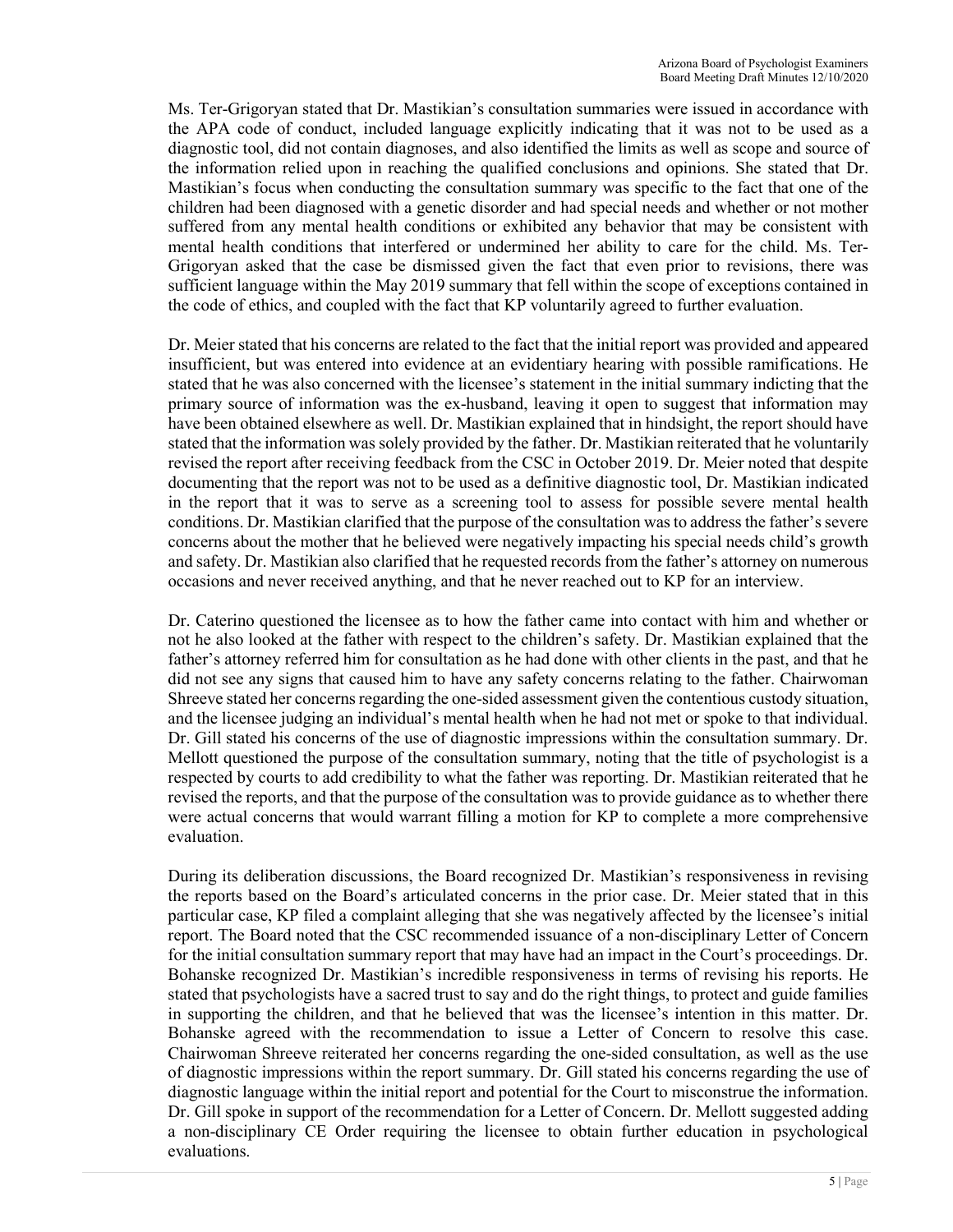**MOTION: Dr. Meier moved for the Board to issue a non-disciplinary Letter of Concern and a Non-Disciplinary Order for Continuing Education for the insufficient use of the consultation that was not in accordance with APA code of ethics 9.01(c), the use of diagnostic impressions within the report that was based solely on the father's allegations. Within six months, the licensee shall complete 10 hours of CE in psychological evaluations. The CE hours shall be in addition to the hours required for license renewal.** 

**SECOND: Dr. Gill** 

**VOTE: The following Board members voted in favor of the motion: Vice-Chairwoman Davis-Wilson, Dr. Mellott, Dr. Bohanske, Dr. Caterino, Dr. Davey, Dr. Gill, Ms. Laboy and Dr. Meier. The following Board member voted against the motion: Chairwoman Shreeve. The following Board member was absent: Mr. Dynar.**

**VOTE: 8-yay, 1-nay, 0-abstain, 0-recuse, 1-absent. MOTION PASSED.** 

# **TIMED ITEM – 9:00 a.m.**

**8. DISCUSSION, CONSIDERATION, AND POSSIBLE ACTION REGARDING PROPOSED CONSENT AGREEMENT AND ORDER FOR VOLUNTARY SURRENDER OF PSYCHOLOGIST LICENSE FOR JOHN DENBOER PH.D., IN CASE NOS. 16-22, 18-25, 18- 26, 19-02, 19-04, 20-11, 20-17, 20-42, 16-39, 16-53 AND 17-23, AND POSSIBLE MOTION TO VACATE THE INFORMAL INTERVIEWS SCHEDULED FOR DECEMBER 10, 2020**

Dr. DenBoer was not present during the Board's consideration of this matter. Attorney Jeff Hunter participated in the virtual meeting on behalf of Dr. DenBoer.

Ms. Michaelsen reported that there were 8 pending complaints against Dr. DenBoer. At its May 2020 meeting, Dr. DenBoer appeared for an informal interview for three cases, at which time the Board found violations for all cases and held off on adjudication until such time that the remaining cases were completed. On October 22, 2020, the Board held a special meeting to conduct an informal interview with Dr. DenBoer relative to the remaining five cases. Dr. DenBoer's license was suspended by operation of law due to non-renewal and having pending Board complaints. At the October 22, 2020 meeting, Dr. DenBoer relayed that he currently does not reside in Arizona and has no plans to return or practice in Arizona in the near future. The Board at that time inquired as to whether he would be interested in a voluntary surrender of his license, and voted to continue the matters to allow the licensee time to consult with his counsel and research whether voluntarily surrendering his Arizona psychology license would prevent him from applying elsewhere.

On November 25, 2020, the Board's staff received a proposed disciplinary Consent Agreement that indicated Dr. DenBoer agreed to voluntary relinquishment of his license. Board staff worked with the AAG and made revisions to the Consent Agreement to indicate voluntary surrender and added to the Findings of Fact, which was then sent back to Dr. DenBoer for his consideration and signature. Thereafter, Dr. DenBoer through counsel requested a few revisions that were approved by Board staff and the AAG, and on December 3, 2020, the staff received the signed Consent Agreement. Pursuant to the terms of the Consent Agreement, upon Dr. DenBoer's reapplication for licensure in the future, the Board reserves the right to review all pending complaints and his licensure history in determining his qualifications for licensure at that time. The Consent Agreement also stipulates that the cases subject of the 2018 Order are adjudicated within the entry of the Order for voluntary surrender, which would serve as the final disposition for all cases and would become effective today if accepted by the Board. Board staff clarified that the Consent Agreement is disciplinary and will be reported to the National Practitioner Data Bank.

Mr. Hunter stated that the Consent Agreement effectuates the wishes of Dr. DenBoer as well as the Board, and asked that it be approved.

Dr. Bohanske spoke in support of the Board accepting the Consent Agreement for voluntary surrender of licensure from Dr. DenBoer.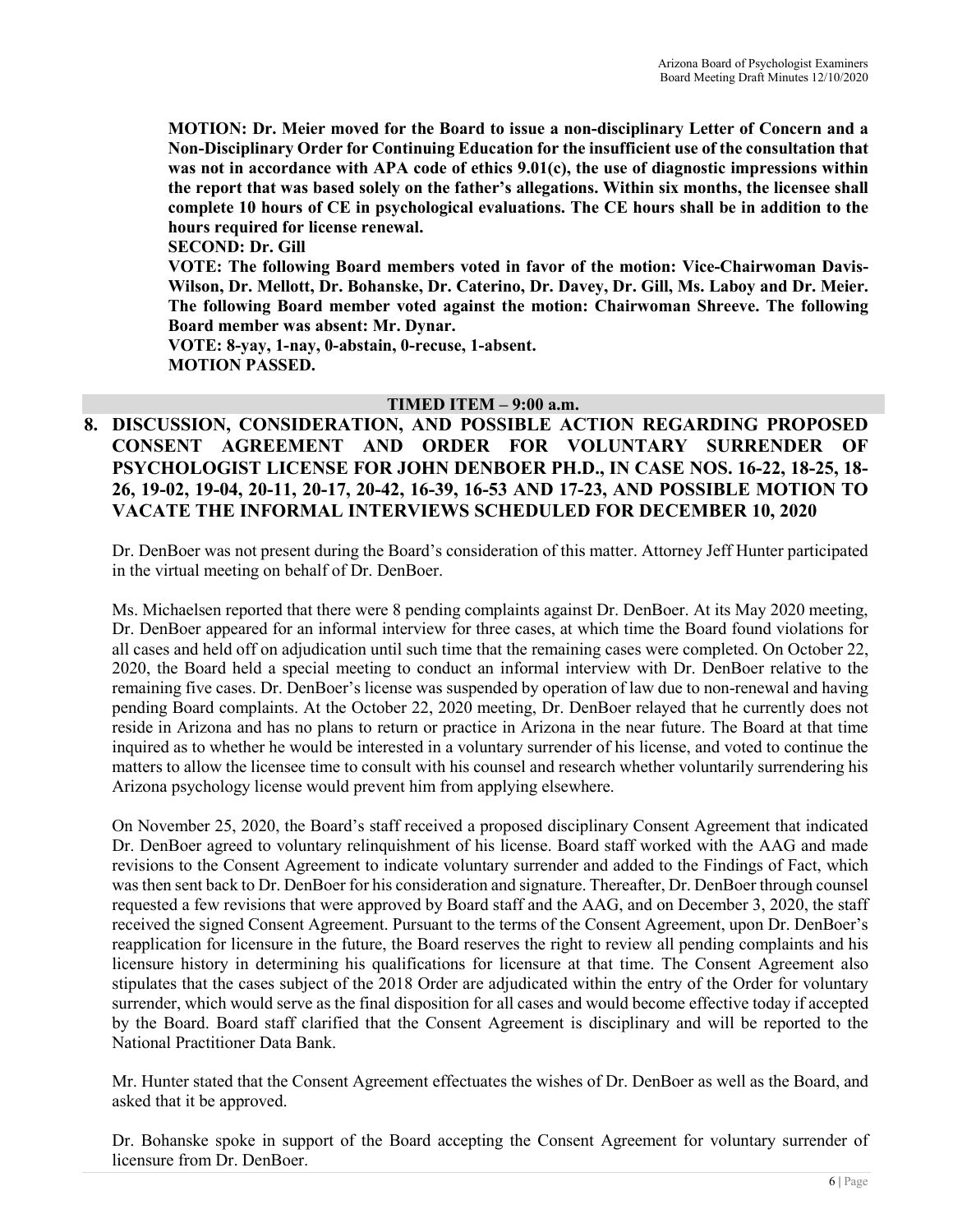#### **MOTION: Dr. Bohanske moved for the Board to accept the proposed Consent Agreement for voluntary surrender of licensure from Dr. DenBoer. SECOND: Dr. Meier**

Dr. Gill stated his concerns regarding Dr. DenBoer's ability to apply for psychology licensure in another jurisdiction. The Board recognized that in the event that the psychologist applies for licensure in another state, the information that will be reported to the NPDB will be accessible to other licensing and regulatory boards.

**VOTE: The following Board members voted in favor of the motion: Chairwoman Shreeve, Vice-Chairwoman Davis-Wilson, Dr. Mellott, Dr. Bohanske, Dr. Caterino, Dr. Davey, Dr. Gill, Ms. Laboy and Dr. Meier. The following Board member was absent: Mr. Dynar. VOTE: 9-yay, 0-nay, 0-abstain, 0-recuse, 1-absent. MOTION PASSED.** 

### **9. INFORMAL INTERVIEWS\* - JOHN DENBOER, PH.D.**

**DISCUSSION, CONSIDERATION AND POSSIBLE ACTION RELATING TO ALLEGATIONS OF UNPROFESSIONAL CONDUCT, PROPOSED FINDINGS OF FACT, CONCLUSIONS OF LAW, POSSIBLE DISCIPLINE AND/OR POSSIBLE CONSOLIDATION WITH DR. JOHN DENBOER'S CURRENT CONSENT AGREEMENT FOR CASE NOS. 16-39, 16-53, AND 17-23 OR REFERRAL TO A FORMAL HEARING** 

| a)           | <b>Complaint No. 16-22</b> | John DenBoer, Ph.D. |
|--------------|----------------------------|---------------------|
| b)           | <b>Complaint No. 19-04</b> | John DenBoer, Ph.D. |
| $\mathbf{c}$ | Complaint No. 20-11        | John DenBoer, Ph.D. |
| d)           | <b>Complaint No. 20-17</b> | John DenBoer, Ph.D. |
| $e$ )        | <b>Complaint No. 20-42</b> | John DenBoer, Ph.D. |

**MOTION: Dr. Bohanske moved for the Board to vacate Agenda Item No. 9. SECOND: Dr. Davey** 

**VOTE: The following Board members voted in favor of the motion: Chairwoman Shreeve, Vice-Chairwoman Davis-Wilson, Dr. Mellott, Dr. Bohanske, Dr. Caterino, Dr. Davey, Dr. Gill, Ms. Laboy and Dr. Meier. The following Board member was absent: Mr. Dynar. VOTE: 9-yay, 0-nay, 0-abstain, 0-recuse, 1-absent. MOTION PASSED.** 

# **10. CONTINUATION OF INFORMAL INTERVIEWS IN CASE NUMBERS 18-25, 18-26 AND 19-02 AGAINST DR. JOHN DENBOER RELATING TO POSSIBLE IMPOSITION OF DISCIPLINARY ACTION AS VIOLATIONS FOUND ON MAY 8, 2020**

**MOTION: Dr. Davey moved for the Board to vacate Agenda Item No. 10. SECOND: Dr. Bohanske VOTE: The following Board members voted in favor of the motion: Chairwoman Shreeve, Vice-Chairwoman Davis-Wilson, Dr. Mellott, Dr. Bohanske, Dr. Caterino, Dr. Davey, Dr. Gill, Ms. Laboy and Dr. Meier. The following Board member was absent: Mr. Dynar. VOTE: 9-yay, 0-nay, 0-abstain, 0-recuse, 1-absent. MOTION PASSED.** 

The Board recessed at 10:16 a.m. and reconvened at 10:30 a.m.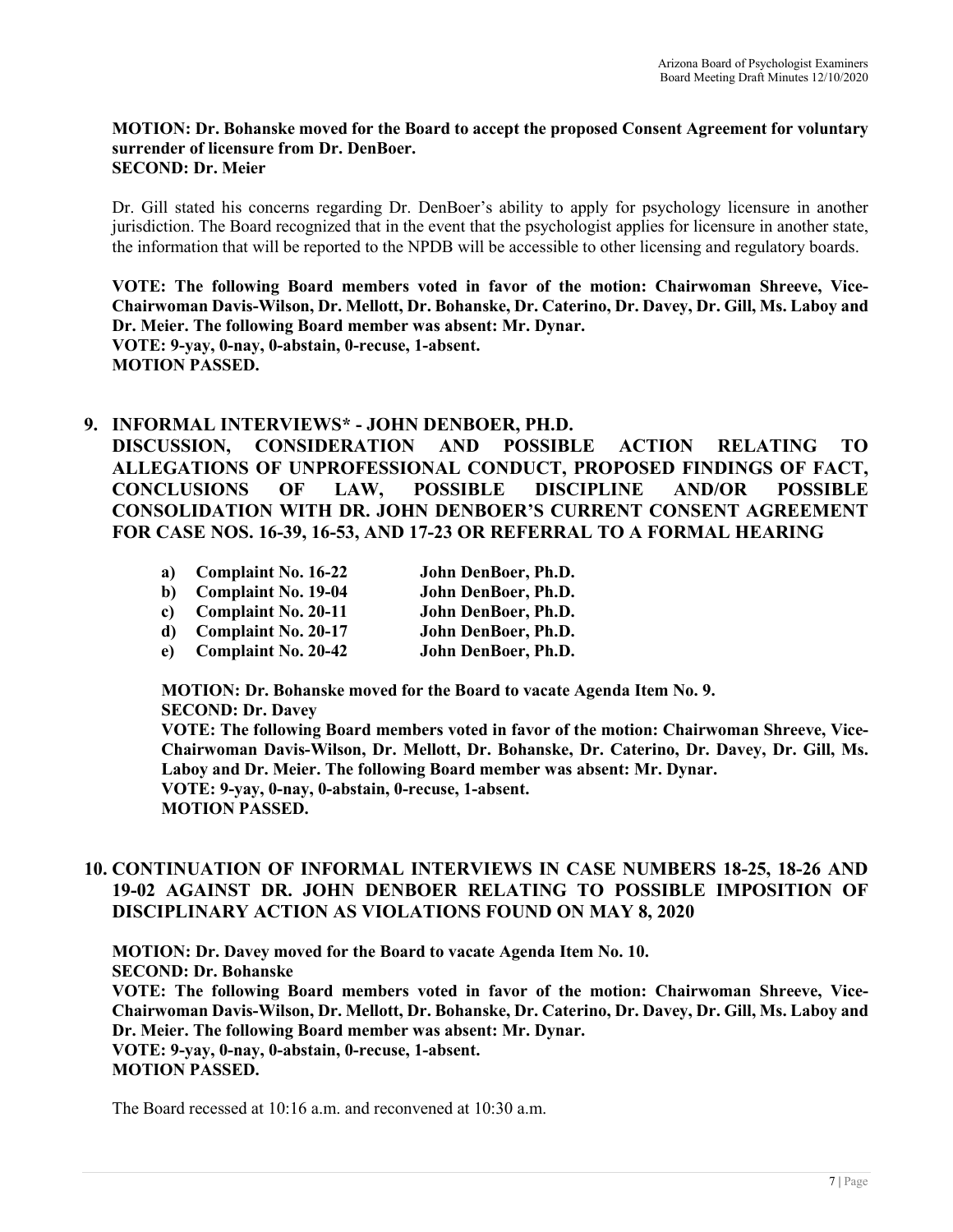### **THE FOLLOWING AGENDA ITEMS ARE UNTIMED AND MAY BE DISCUSSED AND DECIDED UPON AT VARIOUS TIMES THROUGHOUT THE MEETING AT THE DISCRETION OF THE CHAIR**

# **11. DISCUSSION, CONSIDERATION AND POSSIBLE ACTION RELATING TO RECOMMENDATIONS OF THE LEGISLATIVE AND RULES COMMITTEE ("LRC")**

### **a. Consider the efforts of the Psychological Clinical Science Accreditation System ("PCSAS") to achieve recognition as an accreditation entity for doctoral psychology education programs (A.R.S. § 32-2071.01(C)**

Dr. Meier was recused from this item and only participated as a member of the public.

Stakeholders from the University of Arizona, including David Sbarro, Ph.D., and Sabrina Vazquez of the University's Legislative Affairs, participated in the virtual meeting during the Board's consideration of this matter, made statements and answered Board members' questions.

Executive Director Herbst Paakkonen summarized that over the past several meetings, the Board has engaged in dialogue with representatives from the University of Arizona ("U of A") and Arizona State University ("ASU") who are seeking a statutory change to recognize PCSAS as an accreditor of psychological education programs. At its last meeting, the Board requested the representatives provide additional information for the Board's consideration and the information was subsequently provided and included a copy of accreditation standards and criteria, a sample accreditation renewal self-study prepared by U of A, FAQ material and letters of support.

Ms. Vazquez stated that they understood the Board has taken no position on the legislation and that they hoped to collaborate with the Board going forward. She stated that they have not chosen a sponsor as of yet, but planned to do so within the next week and that the Arizona Psychology Association has not taken a position.

Dr. Meier addressed the Board regarding his perspective as a licensed psychologist and faculty member in the Department of Psychology at ASU. He stated that the proposed statutory change would create parity between PCSAS and APA's commission on accreditation solely for the purpose of curriculum requirements for licensure as a psychologist in Arizona. He stated that this parity would not change the practicum, internship or postdoctoral training requirements, and that it would not impact the requirement to pass the EPPP. Dr. Meier stated that ASU and U of A provide high quality clinical training with higher EPPP passing rates than programs not accredited by PCSAS, and that the majority of trained clinical psychology programs are PCSAS members. He stated that PCSAS does not pose any potential harm to any Arizona citizens and may benefit the public by furthering the development and application of psychological science.

Chairwoman Shreeve recognized that the Board has taken no position on the proposed legislation. Dr. Gill questioned whether the stakeholders have reached out to different programs to discuss upgrading their training. Dr. Mellott recognized that PCSAS has very specific clinical psychology programs.

Dr. Bohanske stated that evolution of psychology is important to Arizona citizens, the psychology profession, and to current training programs. Dr. Bohanske stated that he does not see APA as leading the charge in evolving psychology. He stated that the national association that oversees all 64 boards, ASPPB, has not supported PCSAS and pointed out that if the Board takes a position in support of this, it would be taking a position contrary to its colleagues across the nation. Dr. Bohanske stated that the Board should be mindful of the fact that the individuals who have spoken in opposition of PCSAS include executive directors and leadership of fellow boards. He stated that PCSAS has developed their position through unique methods and recognized that PCSAS has demonstrated improvement through their website and documentation, and have become clearer in what they are doing. Dr. Bohanske pointed out that each student who has passed the EPPP and did well to move on to become a psychologist came from an APA program. He stated that they may have also had PCSAS, but have gone through an APA approved program,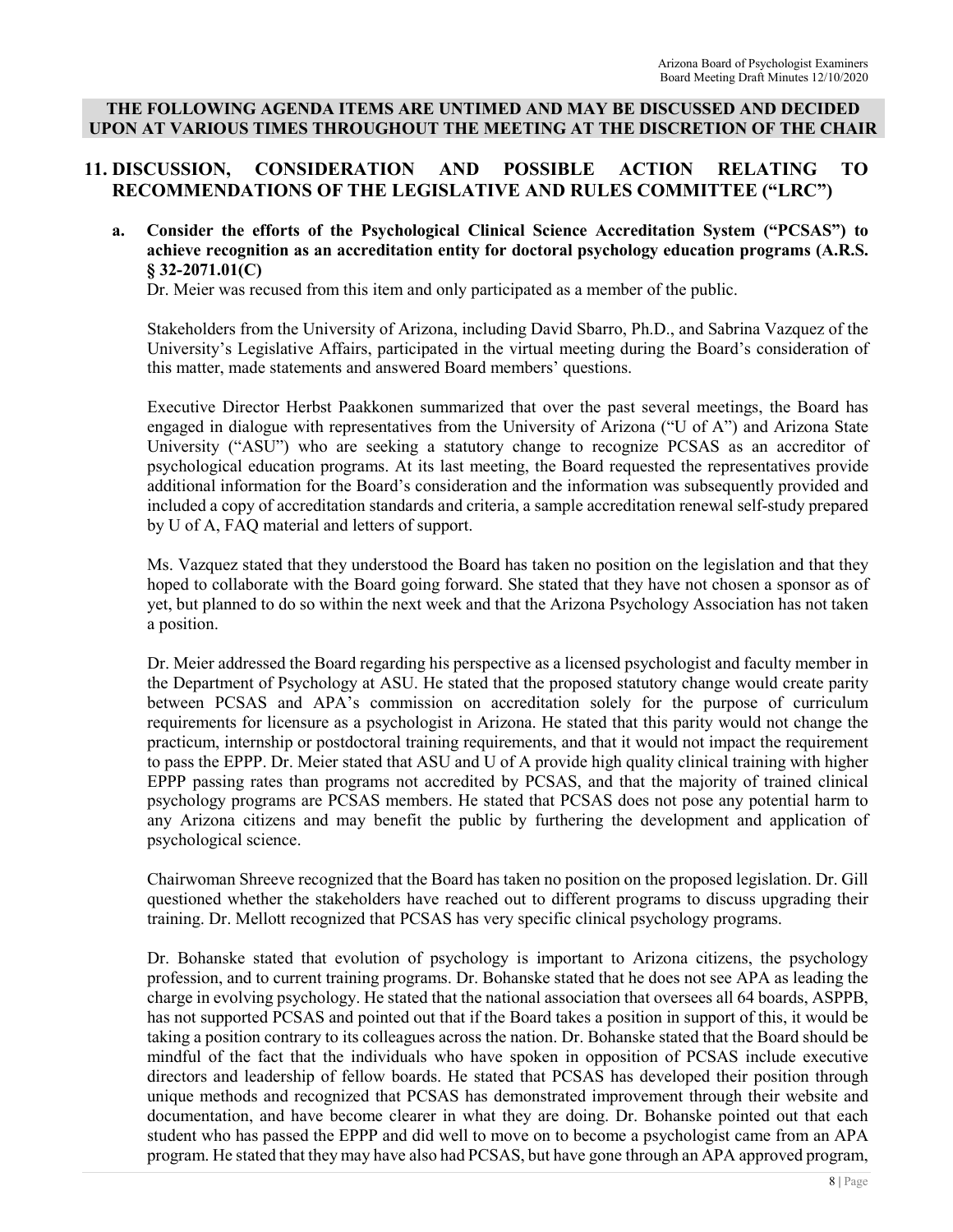and stated that he is not in favor of misleading the legislature or public by PCSAS claiming to be better when their students are doing exactly what the Board would expect in terms of attending an appropriately accredited school. Dr. Bohanske reiterated the importance of the psychology field evolving, and the need for psychologists whose research is practical in terms of what is best in public health, what is best in policy decisions that affect the future of disabled children and the developmentally disabled, and what makes sense for those less fortunate. Dr. Bohanske stated that based solely on the concept that was presented by the representatives last time relative to how PCSAS may evolve psychology into areas of public interest, support and need, he would vote to support to include PCSAS as an alternative, not equivalent, to APA accreditation for their educational programs.

Dr. Gill spoke in favor of the Board taking a neutral position in this matter. The Board noted that the draft bill was not provided for review. Ms. Vazquez clarified that the proposed legislation included the same language that was submitted last year, and offered to return to the Board's next meeting with the language in order to receive full support from the Board. Dr. Bohanske spoke in favor of the Board taking a position of support. Dr. Mellott offered language for a motion to support the parity in terms of recognizing PCSAS as an alternative to meeting the current education requirements. Dr. Mellott recognized that doing so would not create a problem for non-PCSAS programs.

# **MOTION: Dr. Bohanske moved for the Board to support the parity in terms of recognizing PCSAS as an alternative to meeting educational requirements as stated in the licensing requirements of the Board.**

**SECOND: Dr. Mellott** 

**VOTE: The following Board members voted in favor of the motion: Chairwoman Shreeve, Vice-Chairwoman Davis-Wilson, Dr. Mellott, Dr. Bohanske, Dr. Caterino, Dr. Davey, Dr. Gill and Ms. Laboy. The following Board member was recused: Dr. Meier. The following Board member was absent: Mr. Dynar.**

**VOTE: 8-yay, 0-nay, 0-abstain, 1-recuse, 1-absent. MOTION PASSED.** 

### **b. Update on the topic of regulation of Independent Medical Examinations ("IMEs") as performed by psychologists**

Executive Director Herbst Paakkonen summarized that the Medical Board's statutes allow them to investigate complaints received involving IMEs if the complaint is specific to possible unprofessional conduct and standard of care, and does not involve dispute of the findings of the IME. She stated that staff has been engaged in conversations with the Governor's Office relative to this matter, and that based on their advisement, received stakeholder input from the Arizona Psychology Association indicating that they had no concerns with the Board proceeding with introducing language that is similar or identical to that of the Medical Board. The Executive Director reported that the staff has yet to receive a response from the Arizona Industrial Commission. Chairwoman Shreeve recognized the progress made in this matter.

### **c. Review the summary of proposed statute revisions to introduce in the 2021 Fifty-fifth Arizona State Legislature**

Executive Director Herbst Paakkonen summarized for the Board legislative changes that were already approved as recommended by the LRC, as well as new proposed changes from the recent meeting of the LRC. She stated that the Board has already approved the resurrection of House Bill 2224 and all of its elements as well as modifications to A.R.S. §§ 32-2081 and 32-2091.09 to clarify that not all complaints are required to go before the CSC before forwarding to the Board, particularly in situations where staff and the Board's counsel feel that the information received raises concern that the public health, safety and welfare is at risk.

The LRC has recommended three additional modifications, two of which are specific to A.R.S. § 32-2071, subsections  $(f)(6)$  and  $(g)(5)$ , to eliminate the identical sentences that restrict the Board's ability to promulgate rule changes to make telehealth practice less restrictive.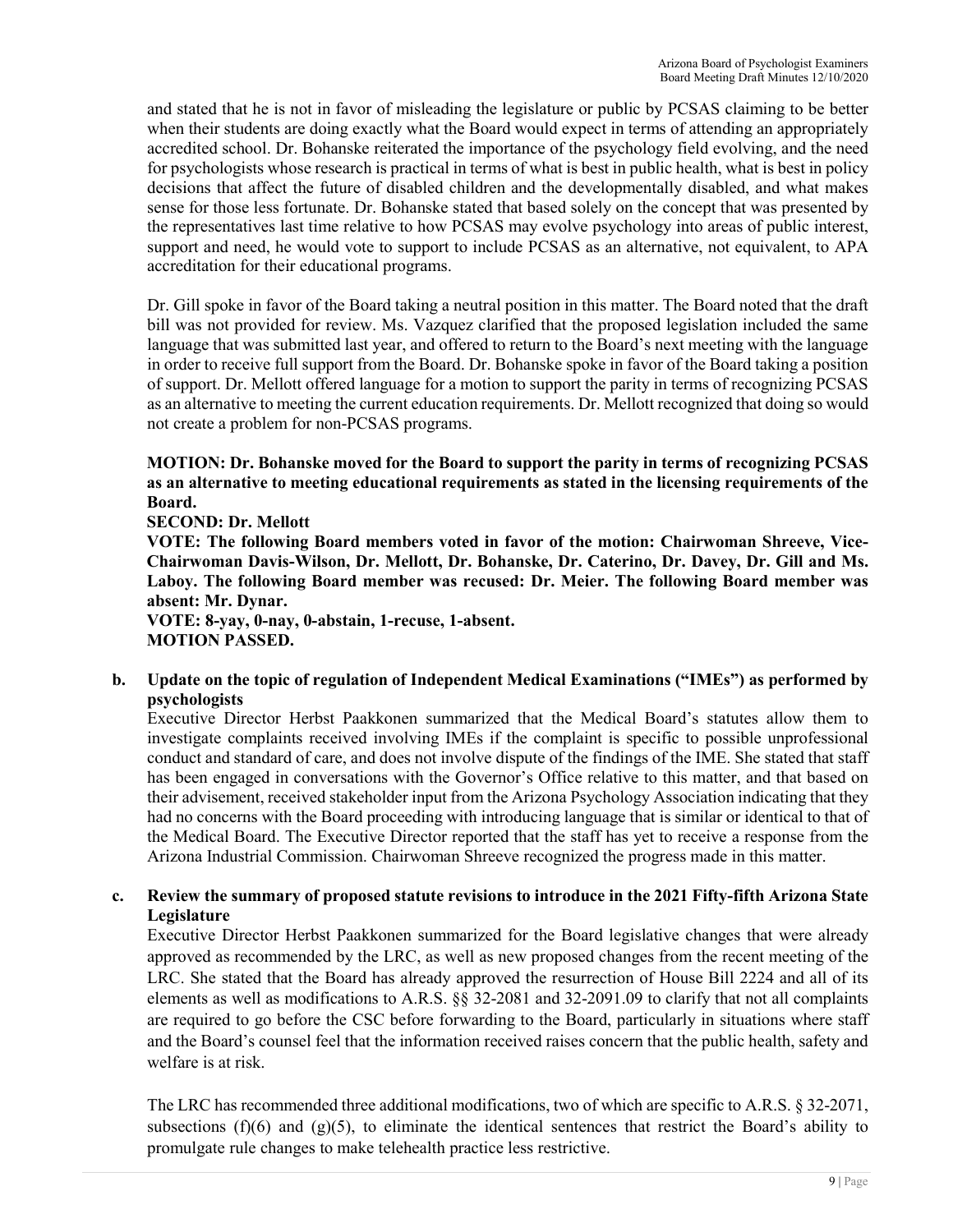**MOTION: Dr. Bohanske moved for the Board to proceed with the changes as recommended by the LRC and outlined by the Executive Director. SECOND: Dr. Meier VOTE: The following Board members voted in favor of the motion: Chairwoman Shreeve, Vice-Chairwoman Davis-Wilson, Dr. Mellott, Dr. Bohanske, Dr. Caterino, Dr. Davey, Dr. Gill, Ms. Laboy and Dr. Meier. The following Board member was absent: Mr. Dynar. VOTE: 9-yay, 0-nay, 0-abstain, 0-recuse, 1-absent. MOTION PASSED.** 

Executive Director Herbst Paakkonen summarized that the Board has had ongoing conversations about how to effectively and appropriately address the issue of individuals who have completed the postdoctoral training experience and have not yet passed EPPP or received a license. The Board previously considered and discussed requiring these individuals to remain under the supervision of a licensed psychologist and had also considered adopting a Substantive Policy Statement to establish this requirement. Ultimately, the LRC recommended that a statutory revision was needed to insert that language as a requirement.

Dr. Mellott proposed that the Board specify the number of hours for which the individual should meet with their supervisor and whether or not a payment clause is needed. Dr. Bohanske spoke against requiring the supervisor to be a licensed psychologist and proposed requiring the supervisor to be a licensed behavioral health professional. Chairwoman Shreeve stated her concerns regarding allowing supervision by an individual that is not a licensed psychologist. The Board discussed allowing behavioral health professionals to supervise psychology applicants who have yet to finish their licensing requirements, and that the individual's scope of practice during that time is that of a behavioral health technician. Dr. Mellott commented that the supervisor would need to be an appropriately credentialed behavioral health professional, as she noted that there are some psychology duties that cannot be supported by supervision from a behavioral health technician. Dr. Mellott questioned how boards in other states have addressed this issue. Executive Director Herbst Paakkonen offered to research the information further and report back to the Board.

The Board discussed temporary licensure, noting that the duration of the license is three years and that some individuals who receive temporary licensure do not go on to obtain a regular license or take the EPPP and continue to work under the temporary license for the duration of the three years. Dr. Caterino agreed that the individuals who have not received a license should continue supervision under a licensed psychologist, and that there should be restrictions on paying for supervision as she sees it as a conflict of interest. Dr. Meier spoke in favor of requiring the temporary license as part of the licensure process as it would place those individuals under this Board's jurisdiction.

Dr. Mellott suggested forwarding the topic of temporary licensure to the LRC for further review, comment, and recommendations for the Board's consideration. Dr. Davey questioned whether a mechanism existed for the Board to require supervision prior to licensure for individuals who have already completed the required postdoctoral experience hours. He also spoke in favor of Dr. Mellott's suggestion to research how other states have addressed this issue. Dr. Davey stated his concerns regarding how implementing new requirements may potentially impact the Behavioral Analysts who hold certification but are awaiting licensure. Chairwoman Shreeve instructed the Board staff to research how other states have addressed this issue and report back to the Board at a future meeting.

Executive Director Herbst Paakkonen reported that the Board has secured Senator-elect Nancy Barto as a sponsor for the proposed legislative changes. She stated that this next Legislative Session is still unclear in terms of what bill topics may be considered, and that staff will continue to monitor the situation and keep the Board updated on any new developments.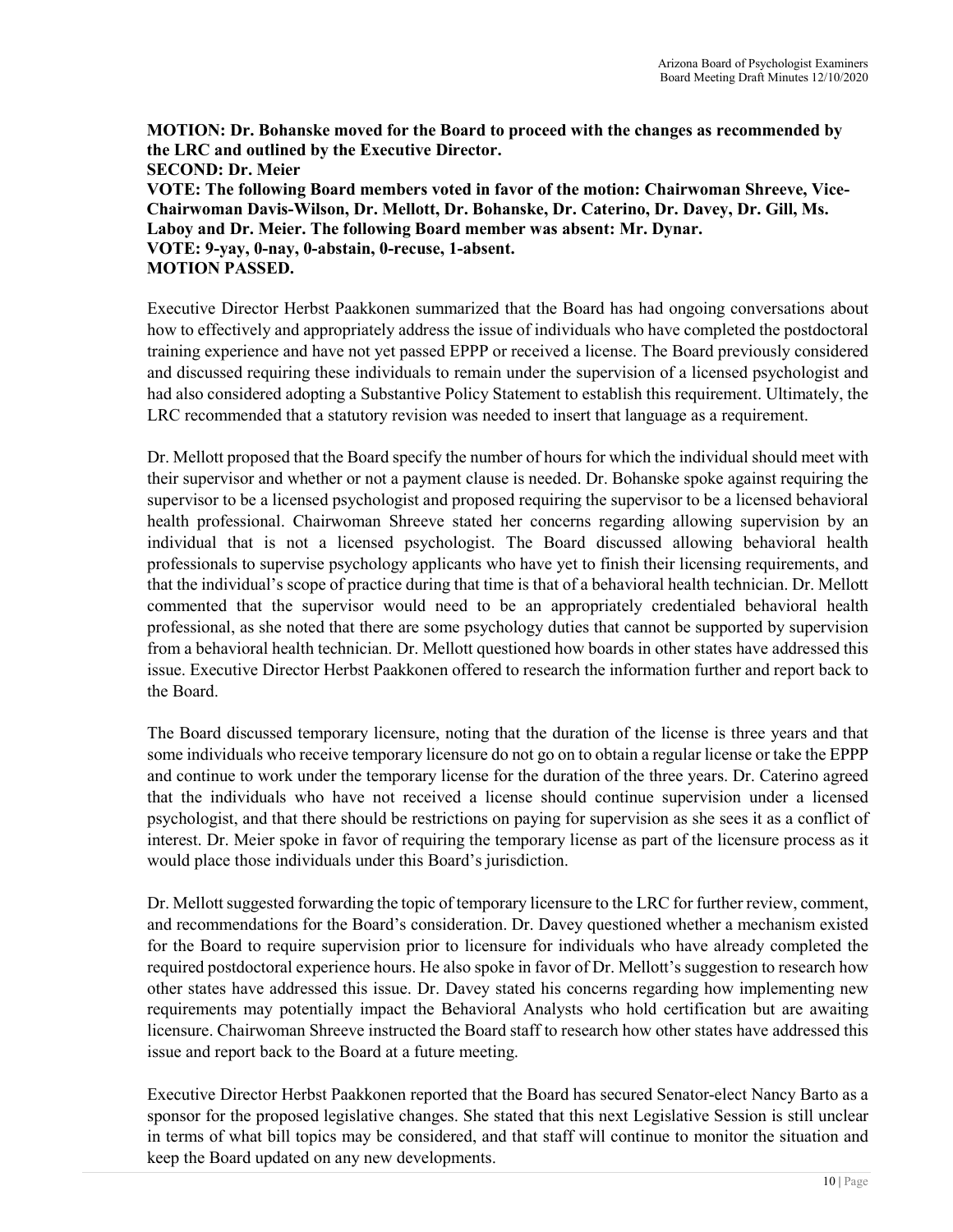# **12. DISCUSSION, CONSIDERATION AND POSSIBLE ACTION REGARDING LICENSURE AND REGULATORY ISSUES RELATIVE TO COVID-19**

Executive Director Herbst Paakkonen informed the Board that this item is agendized during the Board's meetings to discuss any matters related to the current pandemic if the need arises. No discussion was held.

# **13. DISCUSSION, CONSIDERATION, AND POSSIBLE ACTION REGARDING ELECTION OF 2021 OFFICERS**

Executive Director Herbst Paakkonen reported that she received two self-nominations: Dr. Davis-Wilson expressed her interest in serving in any capacity as needed, including as Chair, and Dr. Davey indicated that he would be willing to serve in the roles of Vice-Chair or Secretary.

**MOTION: Dr. Gill moved for the Board to elect Dr. Davis-Wilson as Board Chair. SECOND: Dr. Meier** 

**VOTE: The following Board members voted in favor of the motion: Chairwoman Shreeve, Vice-Chairwoman Davis-Wilson, Dr. Mellott, Dr. Bohanske, Dr. Caterino, Dr. Davey, Dr. Gill, Ms. Laboy and Dr. Meier. The following Board member was absent: Mr. Dynar. VOTE: 9-yay, 0-nay, 0-abstain, 0-recuse, 1-absent.** 

**MOTION PASSED.** 

**MOTION: Vice-Chairwoman Davis-Wilson moved for the Board to elect Dr. Davey as Board Vice-Chair. SECOND: Dr. Meier** 

**VOTE: The following Board members voted in favor of the motion: Chairwoman Shreeve, Vice-Chairwoman Davis-Wilson, Dr. Mellott, Dr. Bohanske, Dr. Caterino, Dr. Davey, Dr. Gill, Ms. Laboy and Dr. Meier. The following Board member was absent: Mr. Dynar. VOTE: 9-yay, 0-nay, 0-abstain, 0-recuse, 1-absent. MOTION PASSED.** 

Dr. Mellott nominated Dr. Meier to serve in the role of Board Secretary and Dr. Meier accepted the nomination.

**MOTION: Dr. Mellott moved for the Board to elect Dr. Meier as Board Secretary. SECOND: Dr. Caterino VOTE: The following Board members voted in favor of the motion: Chairwoman Shreeve, Vice-Chairwoman Davis-Wilson, Dr. Mellott, Dr. Bohanske, Dr. Caterino, Dr. Davey, Dr. Gill, Ms. Laboy and Dr. Meier. The following Board member was absent: Mr. Dynar. VOTE: 9-yay, 0-nay, 0-abstain, 0-recuse, 1-absent. MOTION PASSED.** 

Chairwoman Shreeve congratulated the elected 2021 Board Officers, and stated that it has been a pleasure serving as Board Chair. Board members stated their appreciation for Chairwoman's Shreeve service to the Board as Chair. Dr. Caterino thanked her, Dr. Gill stated that she did a great job, and Dr. Mellott stated that she did a wonderful job as Chair. Dr. Mellott also recognized and thanked the Executive Director for her hard work in relation to her nomination. In response to a question Executive Director Herbst Paakkonen affirmed that she has been appointed to ASPPB's Annual Meeting Planning Committee as well as to the Disciplinary Issues Committee.

# **14. DISCUSSION, CONSIDERATION AND POSSIBLE ACTION REGARDING RE-APPLICATION FROM AGNES MCKAY, PSY.D.**

Ms. Fowkes summarized that Dr. McKay submitted her reapplication with a request for medically-related accommodations. She stated that Dr. McKay provided a letter of support from her provider, and she clarified that the accommodations request related to taking the exam in a separate room. Dr. Mellott stated she found that the request was reasonable.